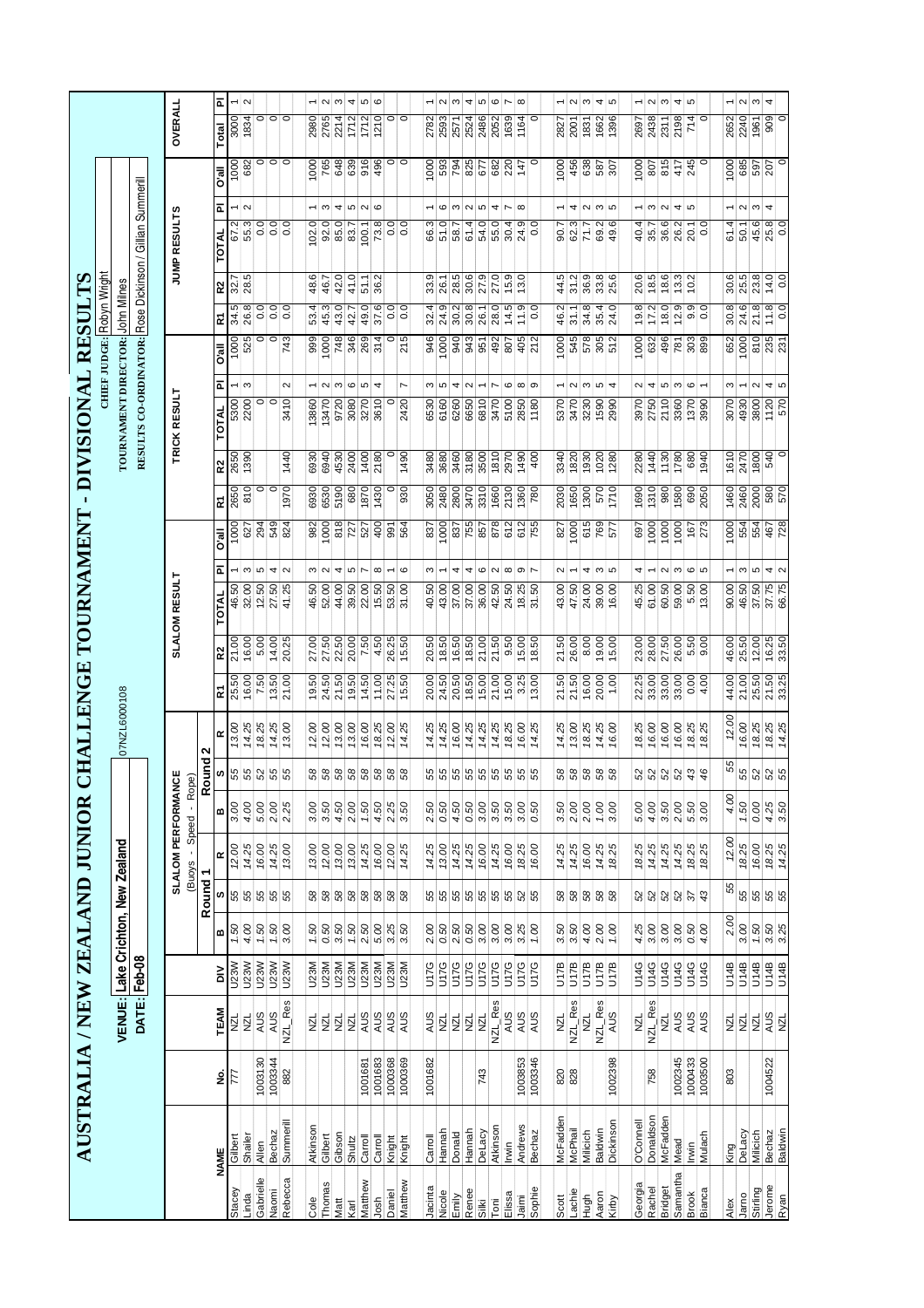|                                                                                     |                  | <b>TEAM</b>           | TOTAL         |        |                                       |                   |       |                                                               | 4313                                                                       |
|-------------------------------------------------------------------------------------|------------------|-----------------------|---------------|--------|---------------------------------------|-------------------|-------|---------------------------------------------------------------|----------------------------------------------------------------------------|
|                                                                                     |                  |                       |               |        |                                       |                   |       |                                                               |                                                                            |
|                                                                                     |                  |                       | JUMP          |        | ဝ ဖ ဝ ဖ ဝ ဝ<br>ာ ေ ဗ                  |                   |       |                                                               | 639<br>1411                                                                |
| O'All Points for each Event)                                                        |                  | <b>OVERALL POINTS</b> | <b>TRICKS</b> |        | 0 8 5 7 0 0<br>0 8 5 7 0 0            |                   |       |                                                               | 798                                                                        |
|                                                                                     |                  |                       | <b>SLALOM</b> |        | <b>9223933</b><br>928933              |                   |       |                                                               | 2104<br>$727$<br>$800$<br>$982$<br>$827$<br>$100$                          |
|                                                                                     |                  |                       | NIQ           | U23M   | NESSI<br>2320<br>2330<br>2330<br>2330 |                   |       |                                                               | Total (Best 3):<br><b>MSNA<br/>1930<br/>1930<br/>1930<br/>1930</b><br>1930 |
|                                                                                     | U23 Teams Result |                       | TEAM          |        | 8<br>2008<br>8008<br>8008             |                   |       |                                                               | S S S S S S<br>의 의 의 의 의                                                   |
| AUSTRALIA / NEW ZEALAND JUNIOR CHALLENGE TOURNAMENT<br>TEAMS RESULTS (Sum of best 3 |                  |                       | NAME          | Knight | Carroll                               | Knight<br>Carroll | Allen | <b>Bechaz</b>                                                 | Atkinson<br>Shultz<br>Gibson<br>Shailer<br>Gilbert<br>Gilbert              |
|                                                                                     |                  |                       |               | Daniel |                                       |                   |       | Matthew<br>Matthew<br>Josh<br>Gabrielle<br>Gabrielle<br>Naomi | Karl<br>Matt<br>Thomas<br>Cole<br>Cinda<br>Stacey                          |

**Total (Best 3):** 2982 2999 2765 **8745**

Total (Best 3): 2982

2999

 $2765$  8745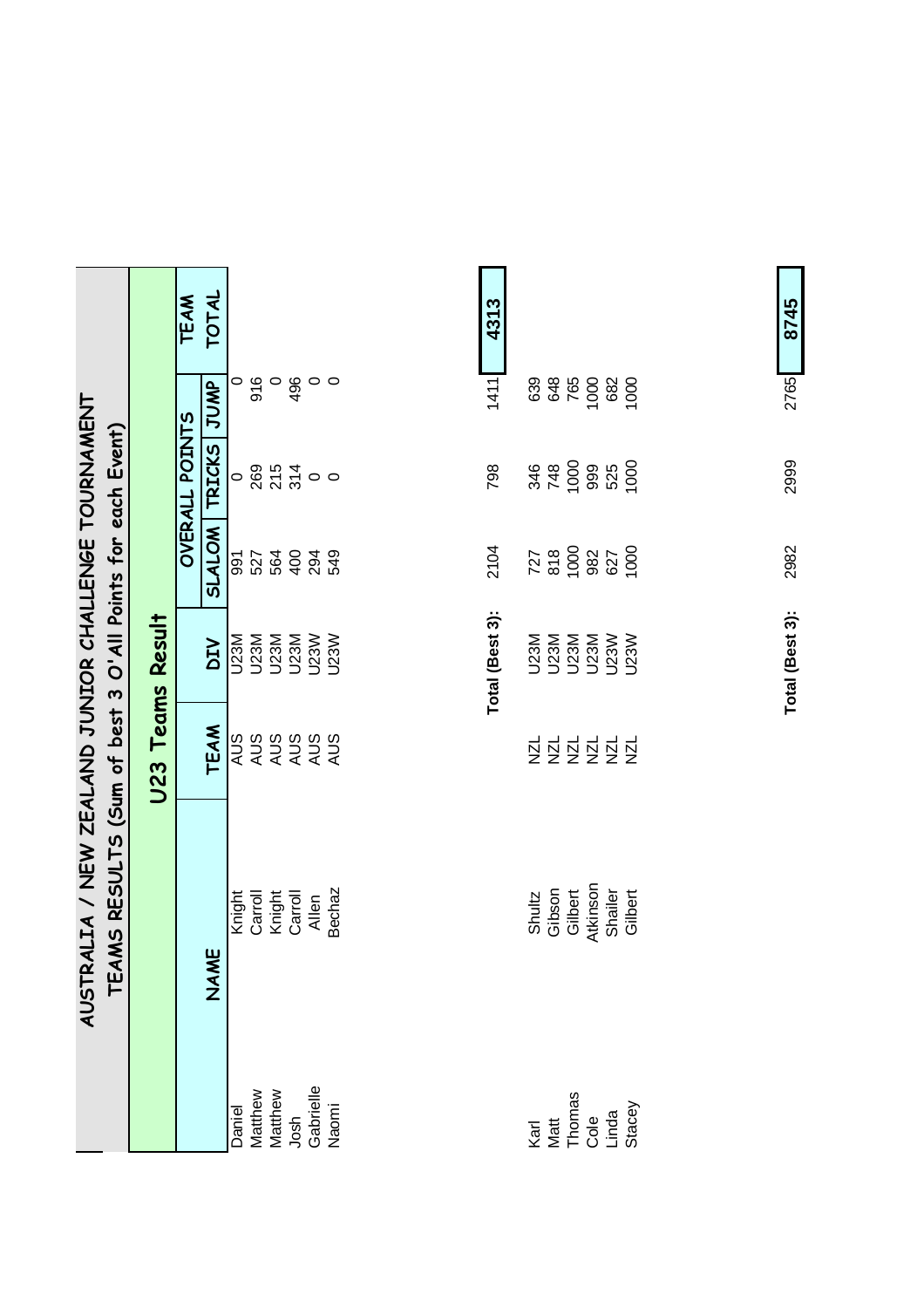|                                                                                                        |                  | <b>TEAM</b>           | TOTAL         |           |       |         |                                                                                                                                              | 5996                                                                |
|--------------------------------------------------------------------------------------------------------|------------------|-----------------------|---------------|-----------|-------|---------|----------------------------------------------------------------------------------------------------------------------------------------------|---------------------------------------------------------------------|
|                                                                                                        |                  |                       | JUMP          |           |       |         | $\circ$                                                                                                                                      | 1527<br>883457<br>88788<br>1000                                     |
|                                                                                                        |                  | <b>OVERALL POINTS</b> | <b>TRICKS</b> |           |       |         | $\frac{12}{5}$ $\frac{5}{5}$ $\frac{6}{5}$ $\frac{6}{5}$ $\frac{6}{5}$ $\frac{6}{5}$ $\frac{6}{5}$ $\frac{6}{5}$ $\frac{6}{5}$ $\frac{6}{5}$ | 2265                                                                |
| O'All Points for each Event)                                                                           |                  |                       | <b>SLALOM</b> |           |       |         | 577<br>622<br>637<br>755<br>755                                                                                                              | 2204<br>827<br>615<br>600<br>627<br>857                             |
|                                                                                                        |                  |                       | NIQ           |           |       |         | 0215<br>0214<br>0214<br>0214                                                                                                                 | Total (Best 3):<br><b>92222222</b><br>2222222                       |
|                                                                                                        | U17 Teams Result |                       | TEAM          |           |       |         | SOR<br>SOR<br>SOR<br>SOR                                                                                                                     | S S S S S S<br>9 9 9 9 9 9                                          |
| AUSTRALIA / NEW ZEALAND JUNIOR CHALLENGE TOURNAMENT<br><b>MS RESULTS (Sum of best 3</b><br><b>TEAM</b> |                  |                       | NAME          | Dickinson | Irwin | Andrews | Bechaz<br>Carroll                                                                                                                            | <b>McFadden</b><br>Hannah<br>Hannah<br>Milicich<br>Donald<br>DeLacy |
|                                                                                                        |                  |                       |               |           |       |         | Kirby<br>Elissa<br>Elismi<br>Jacinta<br>Sophie                                                                                               | Scott<br>Hugh<br>Hicole<br>Emily<br>Renee<br>Silki                  |

2619 8264 **Total (Best 3):** 2694 2951 2619 **8264** 2951 Total (Best 3): 2694